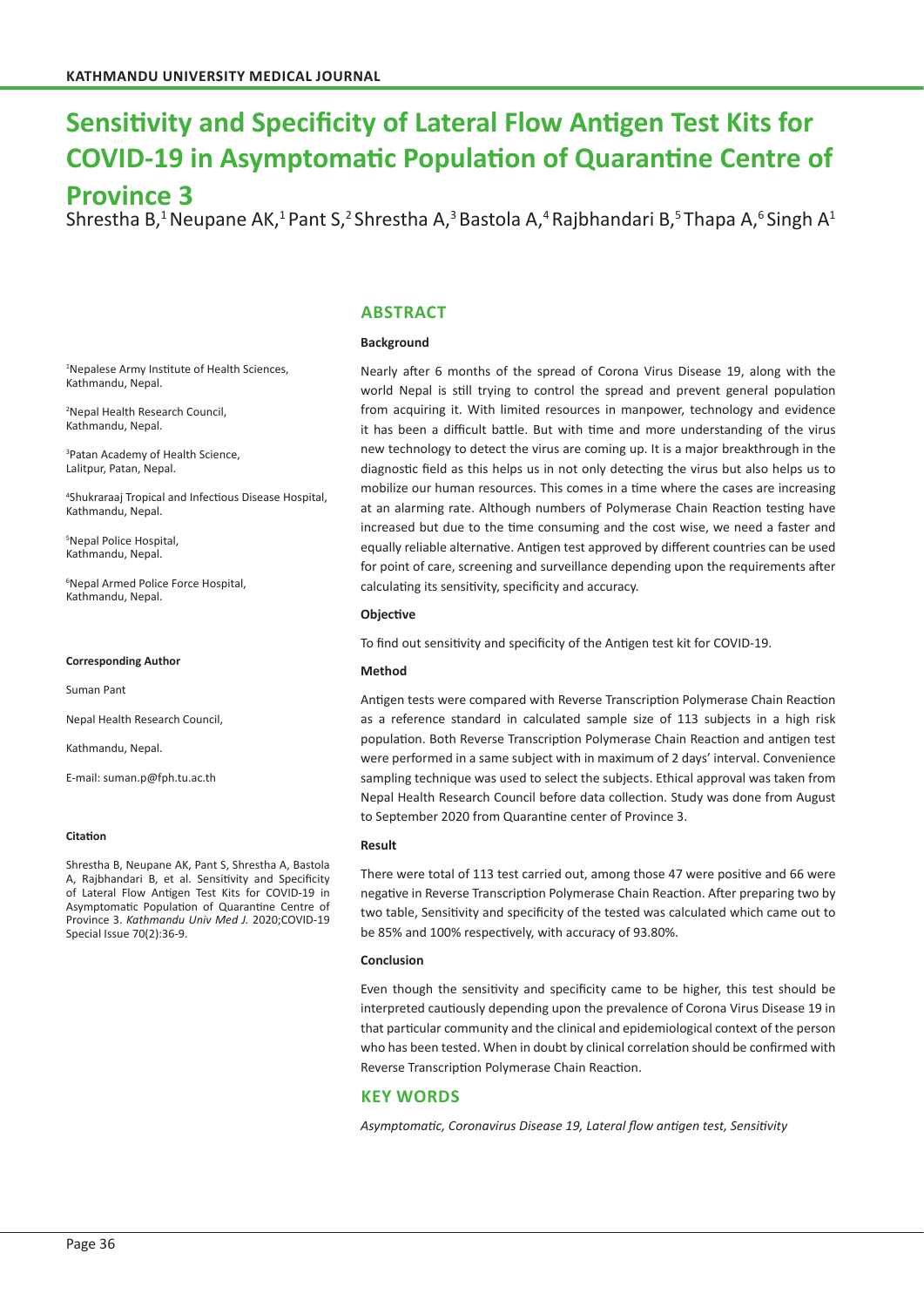## **INTRODUCTION**

In Wuhan city, a new form of viral infection emerged, now referred to as Severe acute respiratory syndrome coronavirus 2 (SARS-CoV-2). Cases of SARS-CoV-2 have been recorded in more than 210 countries. $1$  Globally there have been 30,055,710 confirmed cases of Corona Virus Disease 19 (COVID-19).<sup>2</sup> Nepal detected its first case in January 2020 since then there has been a surge in the cases leading to  $65,593$  confirmed cases nationwide.<sup>3,4</sup> Testing early and detecting the virus and isolating them from the community is equally essential.<sup>5</sup>

Polymerase Chain Reaction (PCR) is the standard testing for COVID-19, it still struggles to reach the rural and remote parts of the country, and it lags behind due to its timeconsuming process. A rapid device to facilitate testing outside of laboratory is now necessary. We need a faster and equally reliable alternative. Another advantage of antigen test is its affordability. Objective of this study was to find out sensitivity and specificity of the antigen test kit for COVID-19.

## **METHODS**

An observational diagnostic study was conducted among 113 study subjects who were close contacts of confirmed cases identified through contact tracing residing in quarantine center from August 2020 to September 2020. Ethical Approval letter was obtained from Nepal Health Research Council (Ref No. 2868). On the 5<sup>th</sup> day of quarantine two nasopharyngeal swabs was collected from same individual by trained lab technician. One of the samples was transported in 3 ml Viral Transport Medium (VTM) and sent to molecular lab for RT-PCR test and other sample from the same individual was processed for the results as instructed by the manufacturing company of antigen kit. At the time of swab collection none of the individuals were symptomatic. Consent was obtained from the participants. Data collection was done from province 3 quarantine, collection was done with the help of nasopharyngeal secretion, both sample for RT-PCR and Antigen RDT. For the detail procedures of nasopharyngeal swab collection, preservation, transportation, performing RT-PCR and antigen RDT, we followed the standard protocol regulated by WHO, instruction manual of company and as per NHTC training regarding sample collection and transport. One hundred and thirteen study subjects were selected using convenient sampling technique. Nasopharyngeal swabs were collected and assay performed following the instructions recommended by the manufacturer (fig. 1).

Results of RDT as the reference method were compared with those of RT-PCR. Tests were repeated for samples with indistinct outcomes. The demographic and clinical data were obtained and analyzed in an anonymous manner from the national contact tracing forms A and B. The statistical



**Figure 1. Detailed assay procedure.**<sup>6</sup>

analysis considered sensitivity, specificity, PPV, NPV and accuracy. Data collected were entered and analyzed using MS Excel.

## **RESULTS**

Out of 113 asymptomatic participants, 24 were females and 89 males. Participants' age ranged from 13 to 74 years. We found out, among 47 RT-PCR positive cases tested, 7 were negative, 2 weak positive and 40 were Strong positive in Antigen test (Table 1). Those negative cases found had CT value of more than 33, whereas two weak positive cases had CT at the range of 31.

**Table 1. Sensitivity, specificity, true positive, false positive, true negative and false negative results of the diagnostic test.** 

|                    | <b>PCR (Positive)</b> | <b>PCR</b> (Negative) | <b>Total</b> |
|--------------------|-----------------------|-----------------------|--------------|
| Antigen (Positive) | 40 (TP)               | O(FP)                 | 40           |
| Antigen (Negative) | 7 (FN)                | 66 (TN)               | 73           |
| Total              | 47                    | 66                    | 113          |

Our result showed 85% sensitivity, 100% specificity, 100% positive predicted value, 100% Negative predicted value, and 93.80% accuracy.

## **DISCUSSION**

Sensitivity ranged greatly throughout research studies (from 0 to 94%): 56.2% was the average sensitivity (95% CI 29.5 to 79.8%) and 99.5% was the average specificity (95% CI 98.1% to 99.9%; based on 8 assessments on 943 samples in 5 studies). However, our study shows sensitivity of 85% and specificity of 100% with BIOCREDIT.7

Hardly any test gives a 100% accurate result; tests need to be tested, preferably by comparison with a "gold standard," to assess their accuracy. The absence of such a consistent "gold standard" for COVID-19 testing makes it difficult to evaluate the accuracy of the test. Nevertheless, in comparison with RT-PCR as standard test, accuracy of the given antigen test came out to be 92.80%.<sup>8</sup>

In this study we took RT-PCR of the asymptomatic COVID-19 cases as the gold standard test to compare with but in real absence of a clear-cut "gold standard" is a difficult task for assessing COVID-19 tests; idealistically, clinical judgment could be the best available "gold standard" based on repeat swabs, history, and contact cases known to have SARS-CoV2, chest X-rays, and chest CT.9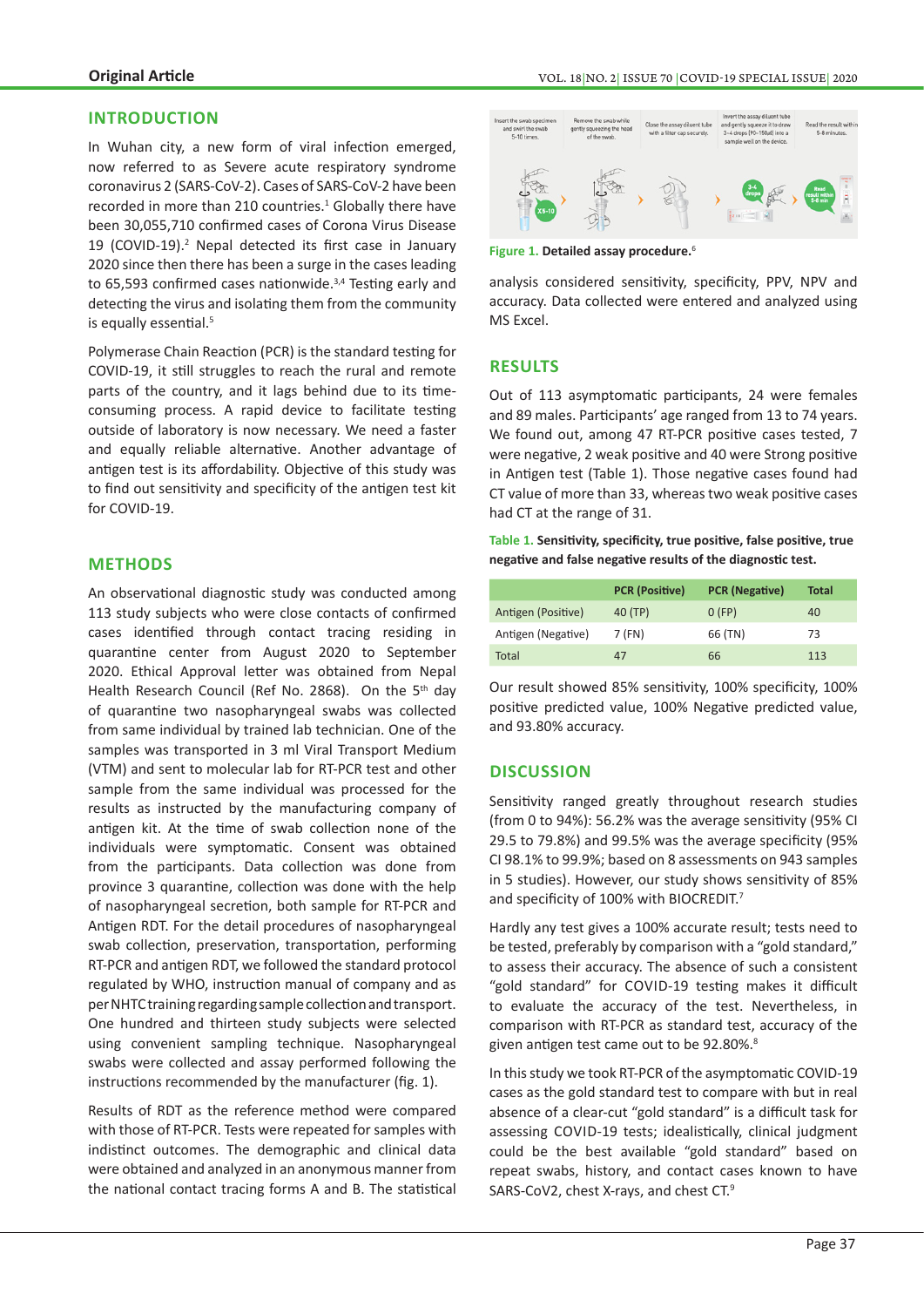The performance of the tests depends on a number of factors, such as the time since the onset of the disease, the concentration of the virus in the sample, the quality of the sample collected from the individual and how it is analyzed, and the exact specification of the reagents in the test kits. The sensitivity of these tests could be expected to vary from 34% to 80% depending on knowledge with antigen-based RDTs for other respiratory diseases such as influenza, in which affected patients have comparable influenza virus concentrations in respiratory samples as seen in COVID-19.<sup>10</sup>

Study done by Wang et al found out sensitivity of RT-PCR in 205 patients varied, at 93% for broncho-alveolar lavage, 72% for sputum, 63% for nasal swabs, and only 32% for throat swabs. Here in our study we took nasopharyngeal swab which shows sensitivity of 85% and specificity of 100% in comparison to that of RT-PCR.<sup>11</sup>

A study from China (with the manufacturer's participation) found an overall sensitivity of 68%; however, the sensitivity increased to 98% for samples with Ct values less than or equal to 30.<sup>12</sup> This excellent rate of identification in high viral load specimens (CT < 25) was confirmed in this report and in our recently published study.<sup>13</sup>

With high viral load samples, the RapiGen test also demonstrated an acceptable sensitivity (84.9%), but was much less sensitive (15.4%) when the viral load was low. This test had a visual readout that could have led to lower sensitivity. In two European studies, another visual band assay (Respi-Strip CORIS) was recently evaluated. Overall sensitivity ranged from 50% to 57.6%; however, detection rates improved for samples with high viral loads (CT < 25) reaching sensitivities of 73.9% to 82.2%.<sup>14,15</sup>

Depending on which gene targets are used, and whether multiple gene tests are used in combination, higher sensitivities are reported. 'E' and 'ORF' were the target genes for PCR in this study.<sup>16,17</sup>

Reported accuracies are much higher in one vitro study conducted by Corman VM, which measures the performance of primers using the coronavirus cell culture. However, in this study we have taken RT-PCR as the standard test that could have reduced the accuracy which is one of the limitations of this study.<sup>18</sup>

The accuracy may also vary depending on the disease stage and the extent of viral multiplication, in this study all participants were asymptomatic which can be correlate as low viral load condition.<sup>19,20</sup>

Huge knowledge gaps identified in a study highlight the immediate need for commercialized an-tigen test comparative studies. $21$  A possible explanation of the variations in performance could be linked to differences in protein targets. However, only a minority of manufacturers report details regarding the detection system.<sup>22</sup>

In the procurement of simpler, scalable diagnostic tests, quality information is valuable for local decision-making. Although these tests are less sensitive than RT-PCR, when timely results are important but access to molecular testing is limited, they could be useful during pandemic situations.<sup>23</sup>

For the implementation of novel RDT-based algorithms, which are particularly important in poorer health systems and low-resource settings such as Nepal, the potential to detect early infections could be crucial. Possible frontline applications include testing based on the community.<sup>24</sup>

However, large-scale strategies need to be well designed to avoid negative effects in light of the imperfection of tests. Another application could be as an adjunct to RT-PCR to achieve quick preliminary results, e.g. for healthcare professionals, recruit police officers, mass screening, institutional management etc. $25$  We have used only one antigen RDT company. Comparison with another company would have definitely shed more light on antigen testing. But due to unavailability and lack of financial resources we were not able to do so. But if we can choose brand according to the availability and resource for research study, it is important to note that the CE licensing process if it is based on manufacturers' self-reporting, which does not provide high performance, and may be misused.<sup>26,27</sup>

## **CONCLUSION**

The antigen-based RDT evaluated here showed a high sensitivity and specificity in nasopharyngeal samples obtained from study subjects who were close contacts of confirmed cases COVID-19 staying in quarantine. The assay was easy to use and provided results in a timely manner which can be utilized in hospital for triaging asymptomatic patients who needs emergency surgery along with mass screening purpose and institutional system COVID-19 management. Hence, it has the potential to become an important tool for the early diagnosis of SARS-CoV-2, particularly in situations with limited access to molecular method.

## **REFERENCES**

- 1. World Health Organization. Coronavirus disease 2019 (COVID-19) situation report-114. WHO. 2020 May 13. Available from: https:// www.who.int/docs/default-source/coronaviruse/situationreports/20200513-covid-19-sitrep-114.pdf?sfvrsn=17ebbbe\_4
- 2. World Health Organization. WHO Coronavirus Disease (COVID-19) Dashboard. WHO. 2020. Available from: https://covid19.who.int/?g clid=EAIaIQobChMIt4GZxs776wIVcdOWCh1UCwzQEAAYASAAEgKyE fD\_BwE
- 3. Ministry of Health and Population. COVID19 Nepal. 2020. Available from: https://covid19.mohp.gov.np/
- 4. Bastola A, Sah R, Rodriguez-Morales AJ, Lal BK, Jha R, Ojha HC, et al. The first 2019 novel coronavirus case in Nepal. The Lancet Infectious diseases. 2020;20(3):279-80.
- 5. BBC News. WHO head: 'Our key message is: test, test, test'. 2020 Mar 16. Available from: https://www.bbc.com/news/av/world-51916707